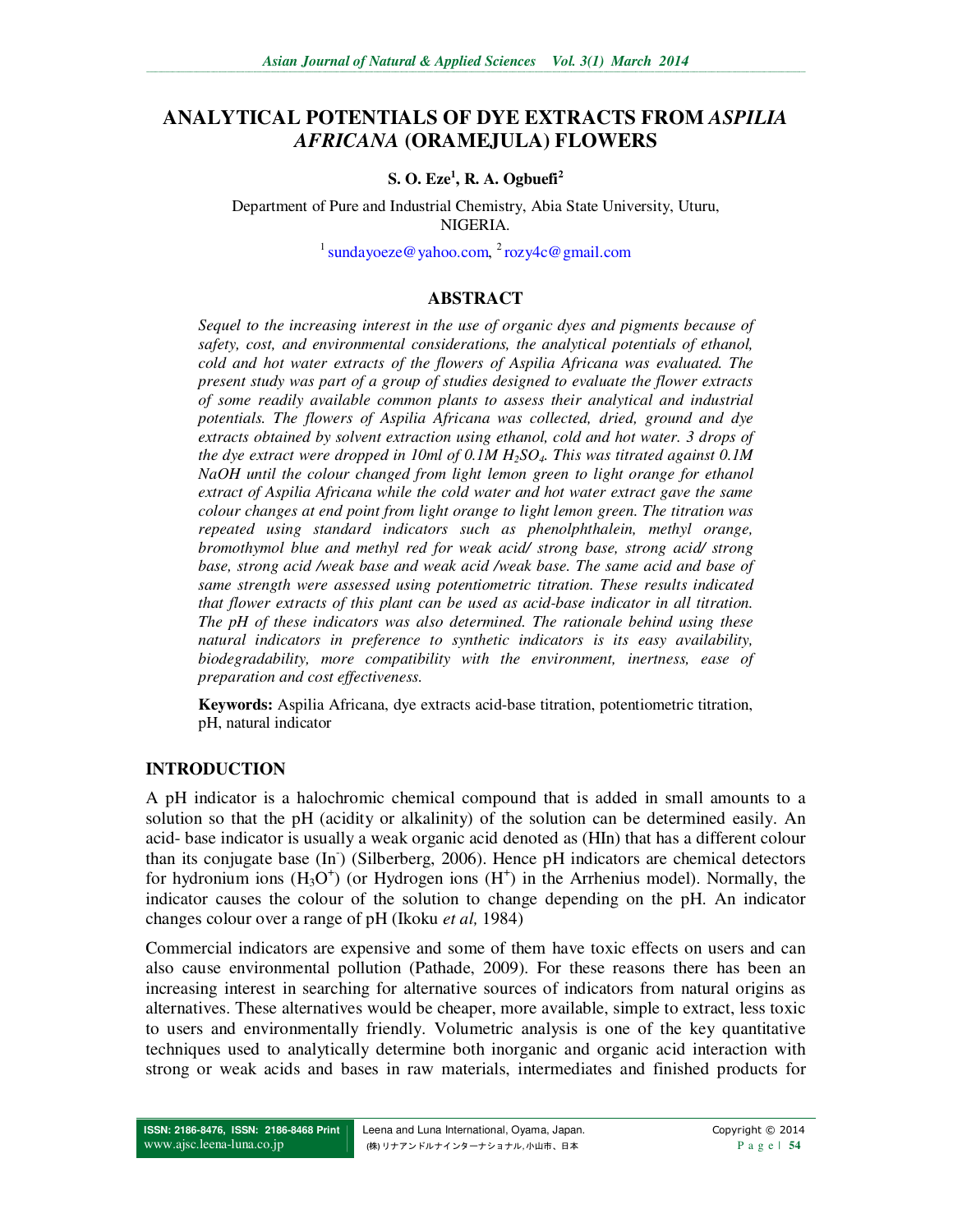quality assurance purposes. This is accomplished via the use of appropriate weak organic dyes or acids pH indicators.

Most pH indicators are either weak organic acids or bases dyes which accept or donate electrons. The change in colour at a marginal range is attributed to their acidity or basicity properties. Although there are automated titration apparatus that determine the equivalent points between reacting species, indicators are still needed for teaching and research laboratories for simple titration (Nwosu, 2004). Natural indicators have been extracted from Hibiscus (red species), Bougainvillea and rose flowers (Nwosu, 2004). Eze and Okereafor, 2002 also investigated the industrial and analytical potentials of dye extracts from the fruit of *Telfrairoccidentalis* .In a previous study carried out by Azundo 2006 (Unpublished data), dyes were extracted from the guinea corn leaves and used for titration. However, the data was not consistent and little is known about whether the dyes could react well with all types of reacting species (strong bases versus strong acids and or weak acids versus strong base or the vice versa.

Several other studies by other authors have reported on the effectiveness of natural indicators in acid-base titrations e.g. *Nerium odorum*, *Thespesia populnea* extract used as indicators (Patil, 2009 ); *Morus alba* linn fruit extract indicator (Pathade, 2009) and *Ixora coccinea*, *Datura stramonium,* Sun flower (*Helianthus annus*), pride of Barbados (*Caesalpinia pulcherrima*) and rail creeper (*Ipomoea palmate)* flower petal extracts (Nwosu, 2004). Natural dyes are also applied in the colouring of foods, textiles and cosmetics apart from their use in acid base titrations as indicators (Gruden, 1970, Akpuaka *et al*, 1998). Some synthetic dyes are carcinogenic. An example is the dye that was used in colouring magarine called butter yellow. Butter yellow which is an azo dye was found to be carcinogenic. Magarine is now coloured with β-carotene which is a natural dye.(Bruice,2007)

The natural indicator sources investigated in these papers have been extracted and prepared using ethanol, hot water, or cold water or weak acids versus weak bases). In this study we observed the reaction of flower extract in different pH conditions and compared natural indicator to commercial indicators with measurement of pH

There is little evidence available with regards to the pH ranges of the indicator, its optimum function and its possibilities of replacing some expensive commercial indicators. Unlike some commercial indicators that are known to have detrimental effects, we anticipate that indicators from natural sources could reduce both environmental pollution and the toxic effect on users. This will also encourage the cultivation of the crop in large scale for multipurpose uses.

# **MATERIAL AND METHODS**

The reagents used for this work were of analytical grade and were used as such without further purification. These include sodium hydroxide (NaOH), Sulphuric acid  $(H_2SO_4)$ , Oxalic acid  $(COOH)_22H_2O$ , Sodium hydroxide (NaOH), and Amonium hydroxide (NH<sub>4</sub>OH). The commercial indicators were methyl red, phenolphthalein, methyl orange, bromothymol blue, and the flower extract of *Aspilia Africana*, 6 filter papers. The following apparatus such as; pH meter, volumetric flasks (100 ml, 500 ml and 1000 ml), conical flask with volume size of 50 ml, burette of 50 ml, and graduated measuring cylinders of volume size 10, 50, 100 and 500 ml were used to carried out the experiment. Analytical grade reagents were made available by Abia State University, Uturu.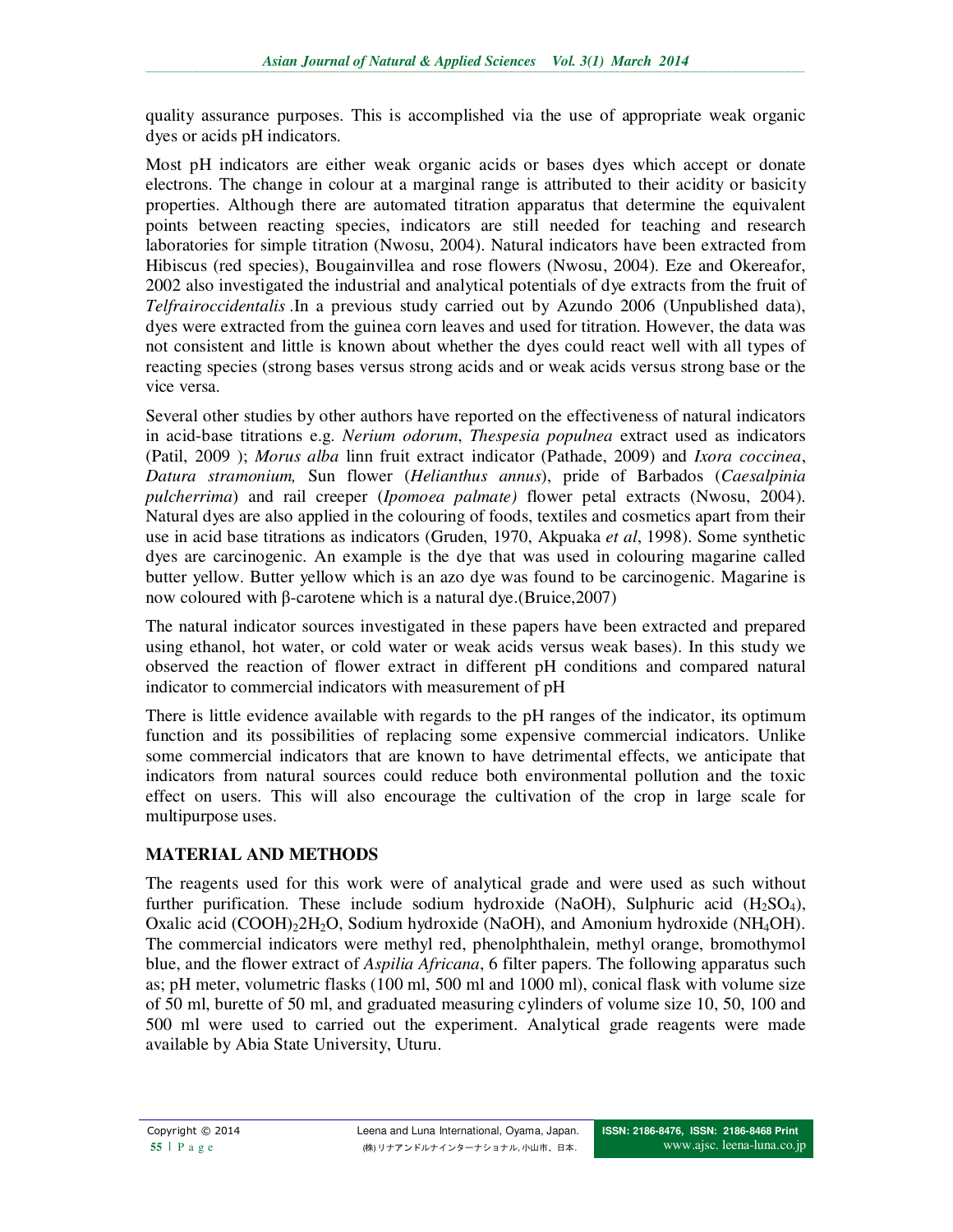## **Sample Collection and Preparation**

*Aspilia Africana* flowers were collected from plants growing wild in Okigwe bushes. The flowers were collected and were kept at room temperature. They were dried to minimize oxidative loss before pounding into fine powder with mortar and pestle. The resulting powders were sieved. The natural indicator extract was prepared by weighing approximately 2 g of a powdered sample flowers into 50ml beaker and 20.0 ml of ethanol, hot water, and cold water was added. The mixture was vortexed for 5 minutes at ambient temperature  $(25^{\circ}C)$  and then filtered using Whatman No. 1 filter paper into a new culture test tube of (20)  $\times$  250 mm), capped with a Teflon cap and store for use on the same day.

The experimental work was carried out by using the same set of glass wares for all type of titrations. As the same aliquots were used for both titrations i.e. titration by using standard indicators and flower extract, the reagent were not calibrated. The equimolar titrations were performed using 10 ml of titrant with three drops of indicator. All the parameters for experiment are given in Table 1.1. A set of three experiments was carried out and mean and standard deviation were calculated from results.

# **Experimental Procedure**

## *Experiment with Natural Indicators*

Approximately 10.0 ml of 0.1 M  $H_2SO_4$  or 0.1 M (COOH) $_22H_2O$  was titrated with 0.1 M NaOH using the dyes, extracted from the *Aspilia Africana* in the order of strong acid versus strong base and weak acid versus strong base respectively, and then 10.0 ml of 0.1 M  $H<sub>2</sub>SO<sub>4</sub>$ or 0.1 M (COOH) $_2$ 2H<sub>2</sub>O was also titrated against the weak base 0.1 M NH<sub>4</sub>OH in the order of  $(H<sub>2</sub>SO<sub>4</sub>$  v/s NH<sub>4</sub>OH, (COOH)<sub>2</sub>2H<sub>2</sub>O v/s NH<sub>4</sub>OH). Three drops of the extracted indicator were added to each volume of acid used for the titration. The experiment was conducted in triplicates. The acid-base titration was carried out at room temperature.

#### *Experiment with Standard Indicators*

 For the purposes of comparison, the standard commercial indicators were used for the same titrations instead of the dye extracts. The procedure used for the commercial indicators (standard indicators) was the same as described above for the natural indicators. The experiment was conducted in triplicates and the results were analyzed with simple Microsoft excel 2010 and SPSS statistical software. The statistics generated were used to discuss the results.

#### *Potentiometric Titration with Natural Indicators*

The pH meter was calibrated to 4.0, approximately 10.0 ml of 0.1 M  $H_2SO_4$  or 0.1 M  $(COOH<sub>2</sub>2H<sub>2</sub>O$  was titrated with 0.1 M NaOH using the natural indicator, extracted from the Urena Lobata and Aspilia Africana in the order of strong acid versus strong base and weak acid versus strong base respectively, as the pH of the acid was recorded before titrating. The base (NaOH) was being added in 1ml each as the pH reading is being recorded, at a point there will be a sudden change in pH and colour change. The titration continues with 1ml each, until there is little or no change in pH. And then 10.0 ml of 0.1 M  $H_2SO_4$  or 0.1 M  $(COOH)<sub>2</sub>2H<sub>2</sub>O$  was also titrated against the weak base 0.1 M NH<sub>4</sub>OH in the order of  $(H<sub>2</sub>SO<sub>4</sub>)$  $v/s$  NH<sub>4</sub>OH,  $(COOH)_22H_2O$  v/s NH<sub>4</sub>OH), as the pH of the acid was recorded before titrating. The base (NH4OH) was being added in 1ml each as the pH reading is being recorded, at a point there will be a sudden change in pH and colour change. The titration continues with 1ml each, until there is little or no change in pH. Three drops of the extracted indicator were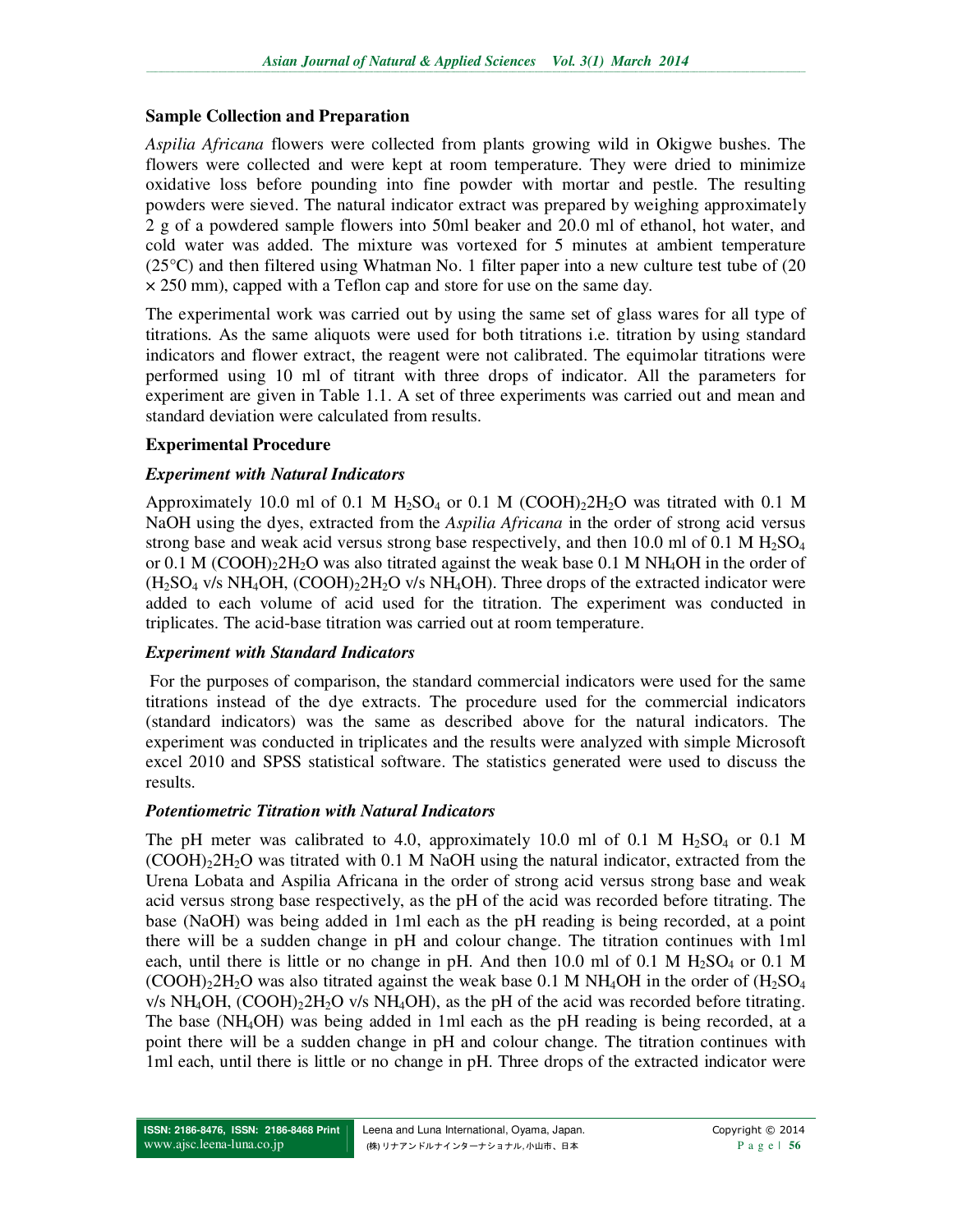added to each volume of acid used for the titration. The result of this experiment is shown in chapter four of this work.

## *Potentiometric Titration with Standard Indicators*

For comparison, the procedure used for the commercial indicators (standard indicators) was the same as described above for the natural indicators. The results were analyzed with simple Microsoft excel 2010 and SPSS statistical software. The statistics generated were used to discuss the results.

# **RESULT AND DISCUSSION**

# **pH Range of Indicators**

The results of the titre values obtained using the natural indicator (*Aspilia Africana* extract) and standard indicators are presented in Table 1.

| Table 1. Mean volume (in ml) of base used to reach the equivalent point of acid-base titrations |  |
|-------------------------------------------------------------------------------------------------|--|
|                                                                                                 |  |

| <i>Indicator Type</i> | <b>Reaction Type</b> |                               |                                  |                                        |  |
|-----------------------|----------------------|-------------------------------|----------------------------------|----------------------------------------|--|
|                       | $H_2SO_4/NaOH$       | $(COOH)_{2}2H_{2}O$ /<br>NaOH | $H_2SO_4/$<br>NH <sub>4</sub> OH | $(COOH)_22H_2O$<br>/NH <sub>4</sub> OH |  |
| Ethanol Extract       | $23.5 \pm 0.17$      | $21.2 \pm 0.21$               | $3.5 \pm 0.29$                   | $4.6 \pm 0.24$                         |  |
| Hot water extract     | $23.7 \pm 0.12$      | $21.2 \pm 0.22$               | $3.4 \pm 0.33$                   | $4.3 \pm 0.12$                         |  |
| Cold water extract    | $23.4 \pm 0.16$      | Nd                            | $3.5 \pm 0.40$                   | $4.6 \pm 0.21$                         |  |
| Bromothymol blue      | $23.1 \pm 0.12$      | $21.0 \pm 0.12$               | $3.4 \pm 0.33$                   | $4.1 \pm 0.14$                         |  |
| Methyl Red            | $22.9 \pm 0.12$      | $20.7 \pm 0.14$               | $4.0 + 0.16$                     | $3.8 \pm 0.24$                         |  |
| Methyl Orange         | $21.1 \pm 0.08$      | $20.0 \pm 0.38$               | $3.5 \pm 0.21$                   | $3.7 \pm 0.12$                         |  |
| Phenolphthalein       | $23.1 \pm 0.1$       | $23.3 \pm 0.12$               | $3.5 \pm 0.24$                   | $3.5 \pm 0.24$                         |  |

Means plus standard deviation determination, and nd: not determine. Concentration of  $H_2SO_4$  0.1 M, NaOH =  $0.1$  M,  $(COOH)_{2}H_{2}O = 0.1$  M, and NH<sub>4</sub>OH =  $0.1$  M.

The results show that the ethanol, cold and hot water extracts of *Aspilia Africana* gave similar equivalent points ranging from 23.4±0.16-23.7±0.12 which were clse to the equivalent points obtained using phenolphthalein and bromothymol blue and so the natural plant extracts can be used in place of phenolphthalein and bromothymol blue in acid-base titrations involving a strong acid/strong base.

Also for weak acid/ strong base the result the ethanol and hot water extract did not show any significant difference in their equivalent points  $(21.0\pm0.12$  and  $21.2\pm0.22)$  and were closest to bromothymol blue  $(21.0\pm0.12)$  and so the natural dye extracts can replace the commercial indicator bromothymol blue.

Similarly on the same principles, for strong acid /weak base the ethanol and cold water extracts can be used in place of methyl orange and phenolphthalein while the hot water extract can replace bromothymol blue in acid –base titrimetry.

For weak acid/ weak base, the closest end points of the extracts and the commercial indictors was that of the hot water extract and bromothymol blue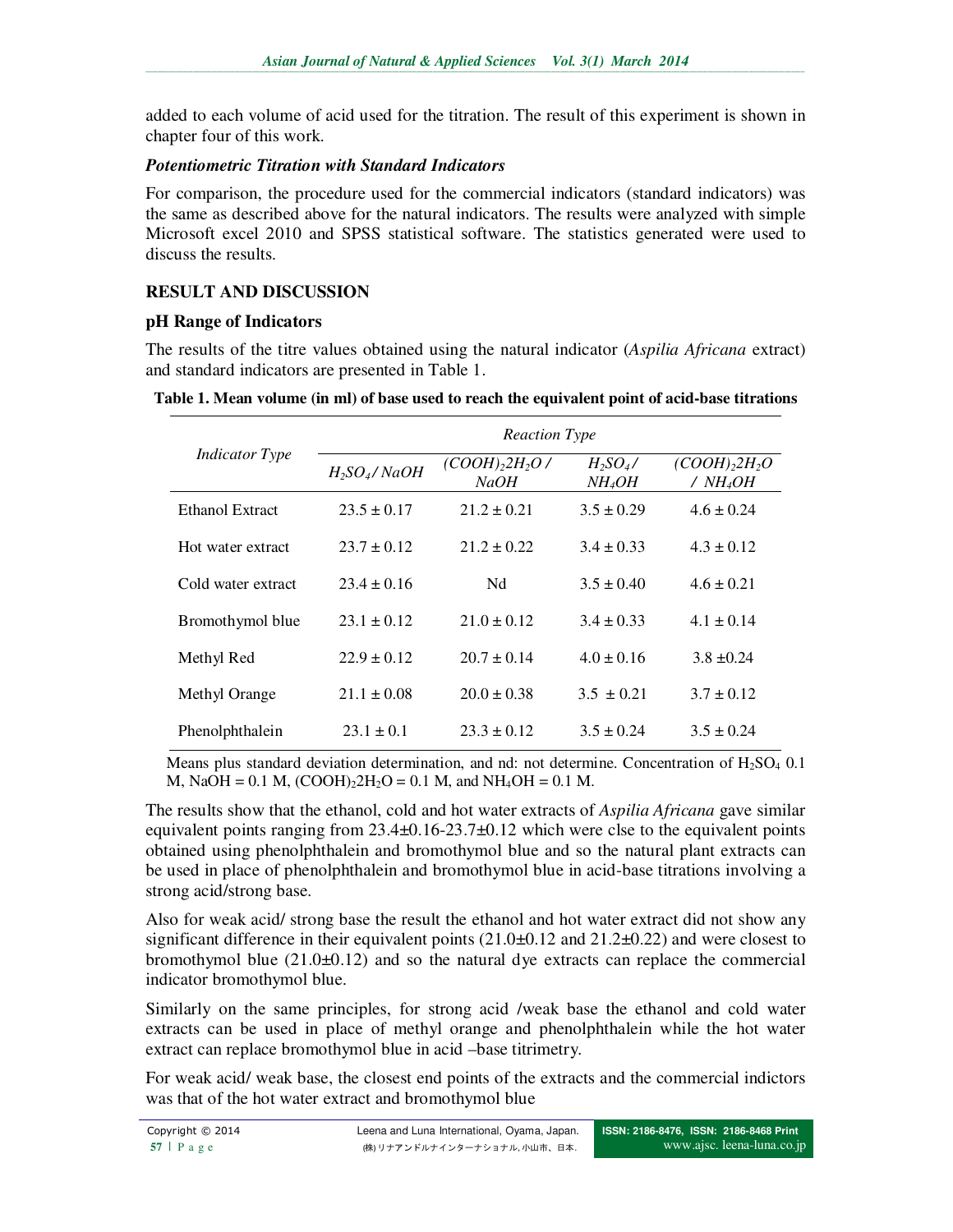The colour changes of the dye extracts at the equivalent points and that of the commercial indicators is shown in table 2. For the titration using strong acid / strong base, the colour change was quite distinct but none has the same colour change with the commercial indicators. However for weak acid/ strong base, the ethanolic extract of Aspilia Africana has an end point colour (light lemon green to light orange) close to methyl red (light pink to orange).Also for weak acid / weak base, and strong acid / weak base, the hot and cold water extracts gave the same end point colour with methyl red.

It was observed that the natural indicator (*Aspilia Africana*) the ethanol extract changes from light lemon green to light orange, the hot water and cold water extract changes from pale orange to pale lemon green as indicated in table 2. It was observed that the pH range of the acid was affected by the indicator added because of the nature of the indicator as shown in table 3. Methyl red has the pH range of  $1.14 - 2.77$ ; due to its acidic nature it reduces the pH of the acids most even to 0.00 like in Oxalic vs NH4OH. The possible factors that might have contributed to the pattern of the pH variation as well as titre value could be temperature, ionic strength, colloidal particles and organic solvents (Skoog, 1994).

## **Equivalent Points**

The average titre values obtained for the extract was comparable to methyl orange, phenolphthalein methyl red and bromothymol blue indicator used as indicated in table 1. It was interesting to observe that for the weak acid versus strong base the titre values of Aspilia Africana, cold water extract has similar value with methyl red. For weak acid versus weak base the methyl orange were quite different to the natural indicator extract and synthetic indicator, as presented in table 1.

The pH of the natural indicators and those of the commercial indicators are shown in table 3.

| <i>Indicator type</i>                  | pH Range        | Colour Change                     |  |
|----------------------------------------|-----------------|-----------------------------------|--|
| Phenolphthalein                        | $12.84 - 13.28$ | Colourless to pink                |  |
| Methyl Orange                          | 1.14            | Reddish to yellow                 |  |
| Methyl red                             | $1.14 - 2.77$   | Light pink to orange              |  |
| Bromothymol Blue                       | $6.87 - 13.21$  | Yellow to blue                    |  |
| Ethanol extract of Aspilia Africana    | $12.84 - 13.28$ | Light lemon green to light orange |  |
| Hot water extract of Aspilia Africana  | $12.84 - 13.28$ | Light orange to light lemon green |  |
| Cold water extract of Aspilia Africana | $12.84 - 13.28$ | Light orange to light lemon green |  |

**Table 3. The pH range of both the natural and synthetic indicator**

The pH ranges of the ethanolic, hot and cold water extracts were the same (12.84-13.28). They show the same pH range with phenolphthalein (12.84-13.28). Therefore the dye extracts from *Aspilia Africana* can generally replace phenolphthalein in acid –base titrations. The pH ranges of the indicators are related to the nature of the compounds. Order of acidity of the commercial indicators is methyl orange > methyl red > bromothymol blue > Phenolphthalein

# **CONCLUSION**

**ISSN: 2186-8476, ISSN: 2186-8468 Print**  www.ajsc.leena-luna.co.jp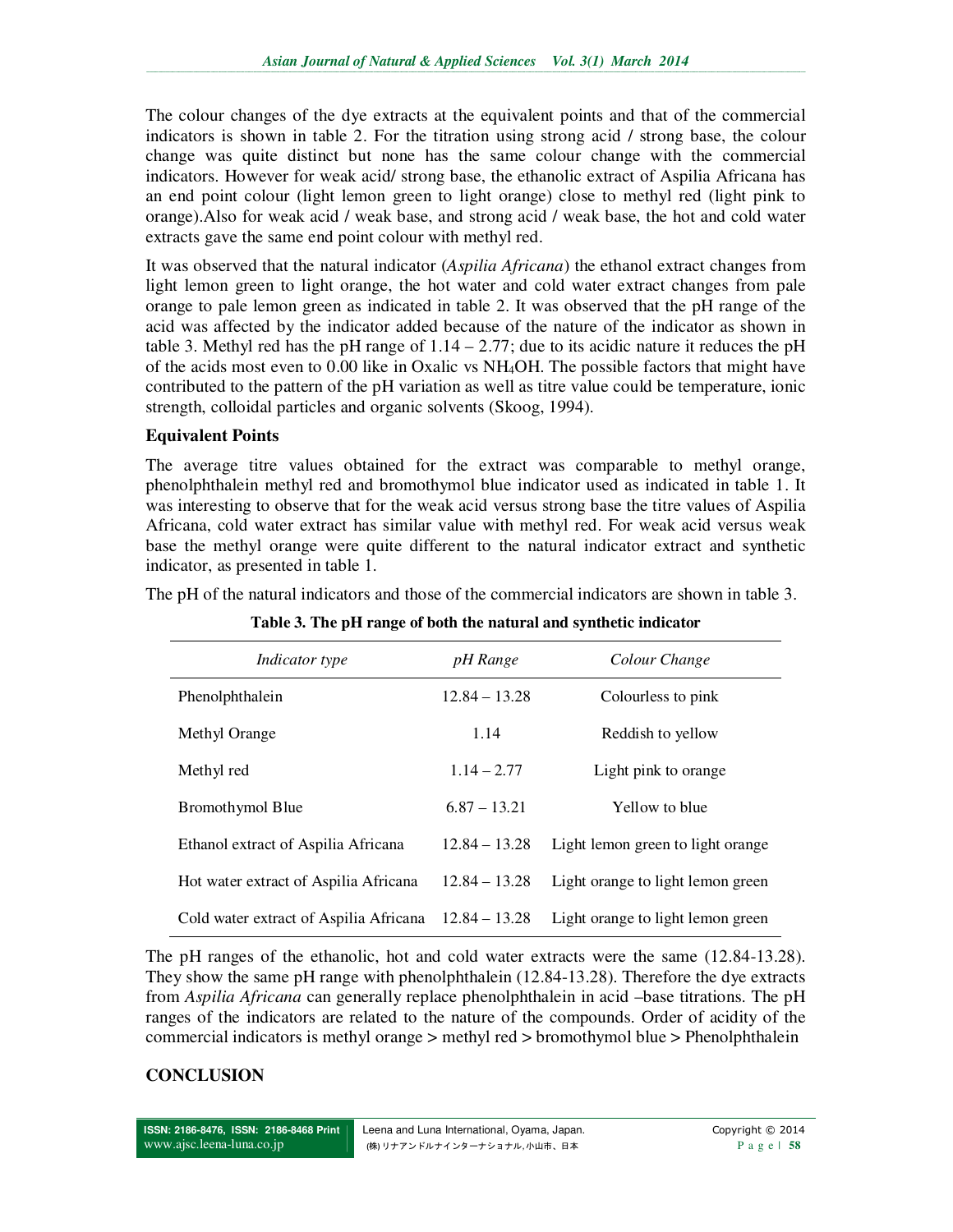The analytical potentials of dye extracts from *Aspilia Africana* was successfully evaluated. The ethanol, cold and hot water extracts of the dyes from the plant flowers can replace the commercial standard indictors. All the dye extracts in the different solvents can be used in place of phenolphthalein.

# **ACKNOWLEDGEMENT**

The authors are grateful to Mrs Ngozi Nweke, the Chief Technologist of Department of Pure and Industrial Chemistry, Abia State University, Uturu for her assistance during the experiments.